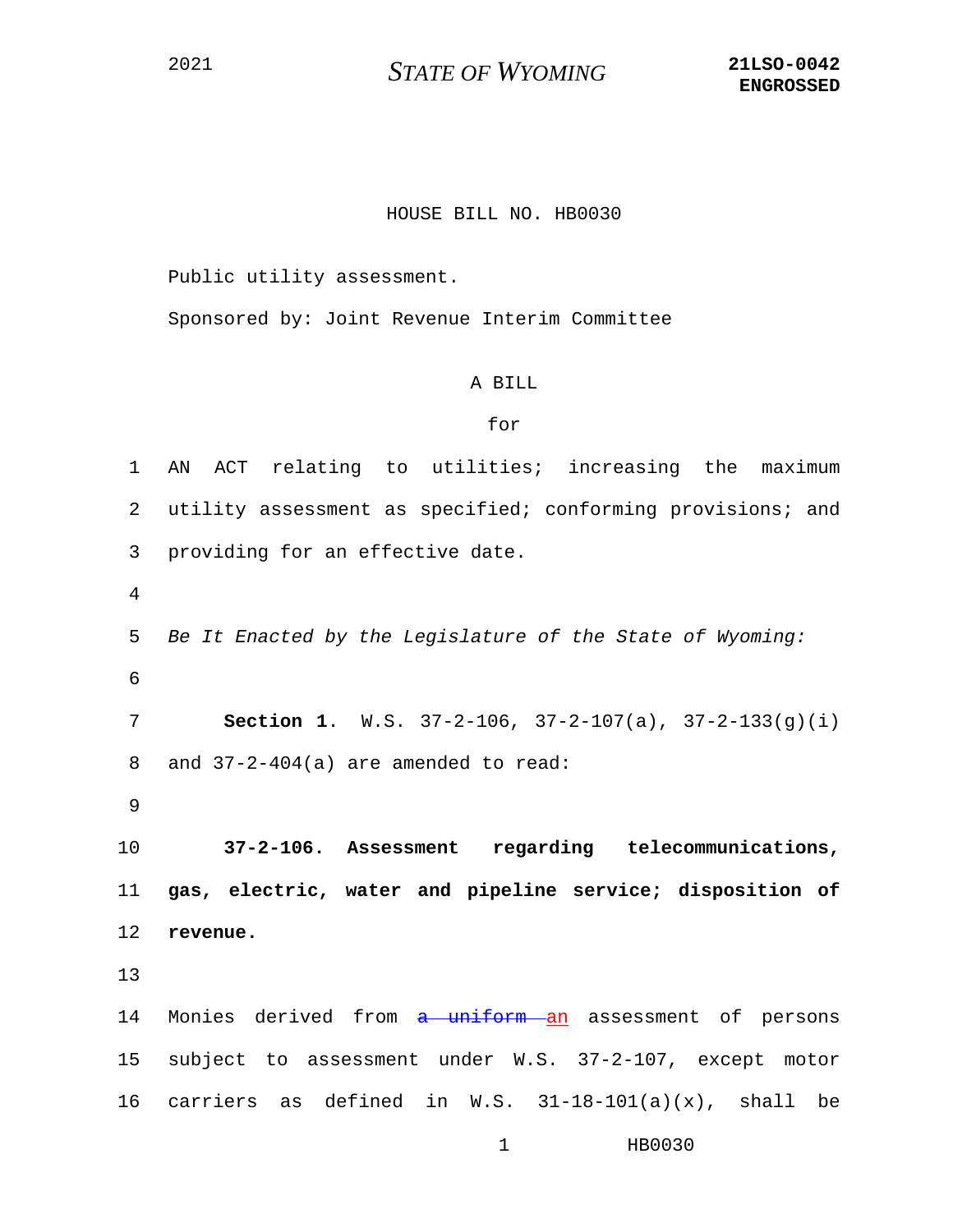1 credited to the public service commission account for the 2 purpose of defraying administrative expenses of the 3 commission with respect to the persons assessed. At each 4 regular session, the state legislature shall, under the 5 budget provisions of Wyoming budget law, determine the 6 amount to be collected. It shall be the duty of the 7 director of the revenue department to ascertain and collect 8 the proportional amount of the approved biennial budget to 9 be paid by each person assessed and to remit the funds 10 immediately to the state treasurer for deposit in the 11 public service commission account. All expenditures 12 therefrom shall be subject to the warrant of the state 13 auditor, upon submission of properly executed vouchers 14 authorized by the commission in the same manner as other 15 funds are disbursed.

16

17 **37-2-107. Assessment regarding telecommunications,**  18 **gas, electric, water and pipeline service; assessment**  19 **generally.**

20

21 (a) On or before the first day of July of each year 22 the director of revenue shall, by requiring special reports 23 or otherwise, determine the total aggregate amount of the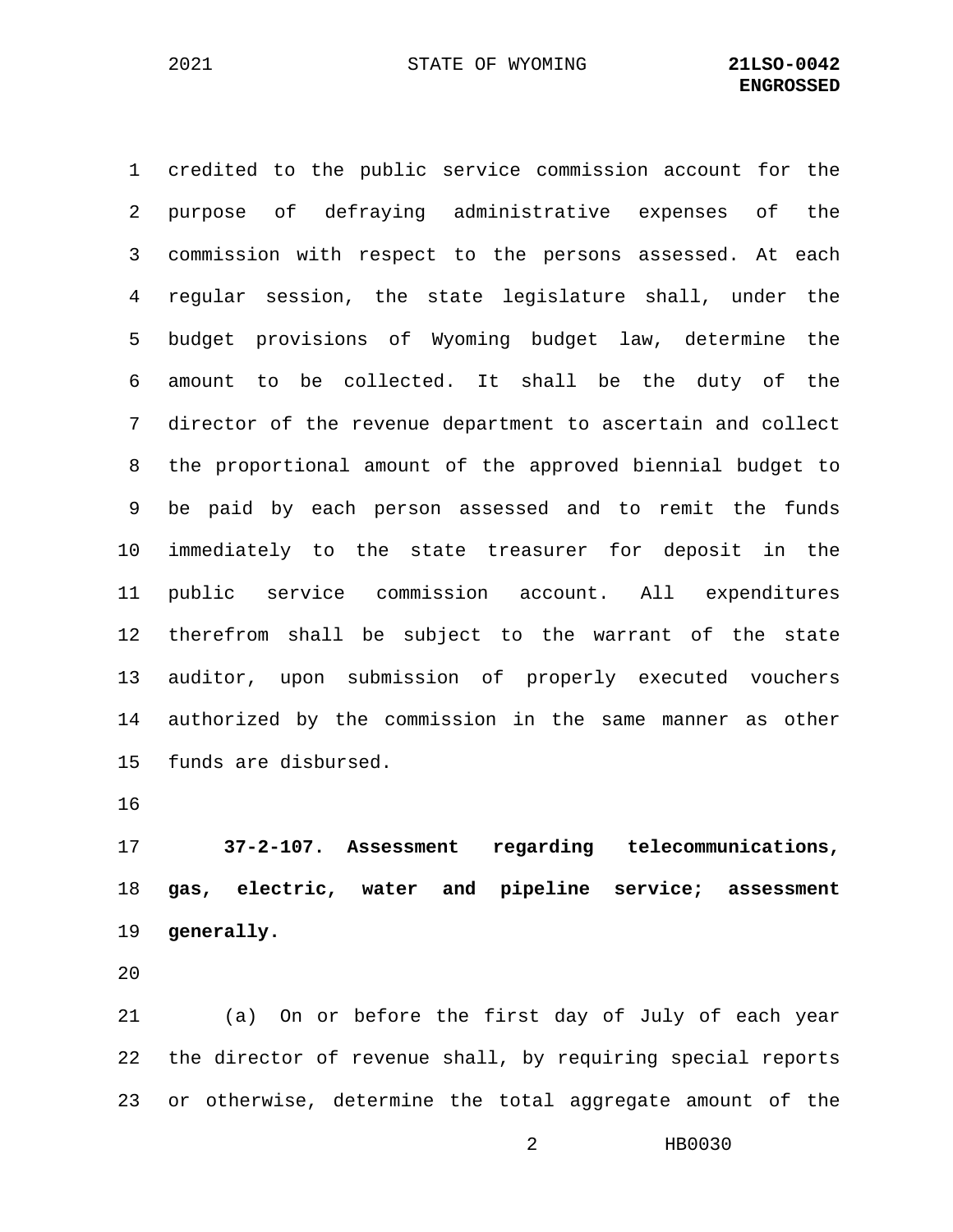1 gross Wyoming intrastate retail revenues of all public 2 utilities, entities utilizing public utility facilities in 3 the state to furnish retail utility commodities or services 4 to the public, and providers of telecommunication services, 5 except motor carriers, and those utilities exempted under 6 W.S. 37-2-108, for the preceding calendar year. He The 7 director shall then determine the ratio that one-half (1/2) 8 of the total authorized budgeted amount for the biennium is 9 to the total aggregate gross retail Wyoming intrastate 10 operating revenues. The resulting percentage factor shall 11 then be applied to the annual intrastate gross retail 12 operating revenues of each of such persons for the 13 preceding calendar year and the result shall be the 14 assessment of each such person for the ensuing budget 15 fiscal year. However, the assessment rate against the 16 persons for any one (1) year shall not exceed .0030 17 three-thousandths (.003) of the gross Wyoming intrastate 18 retail revenues of the persons unless the assessment of 19 three-thousandths (.003) is insufficient to produce the 20 amount to be collected. If the amount to be collected 21 exceeds the amount produced by the application of the 22 percentage factor to the gross Wyoming intrastate retail 23 revenue of the persons, an additional assessment sufficient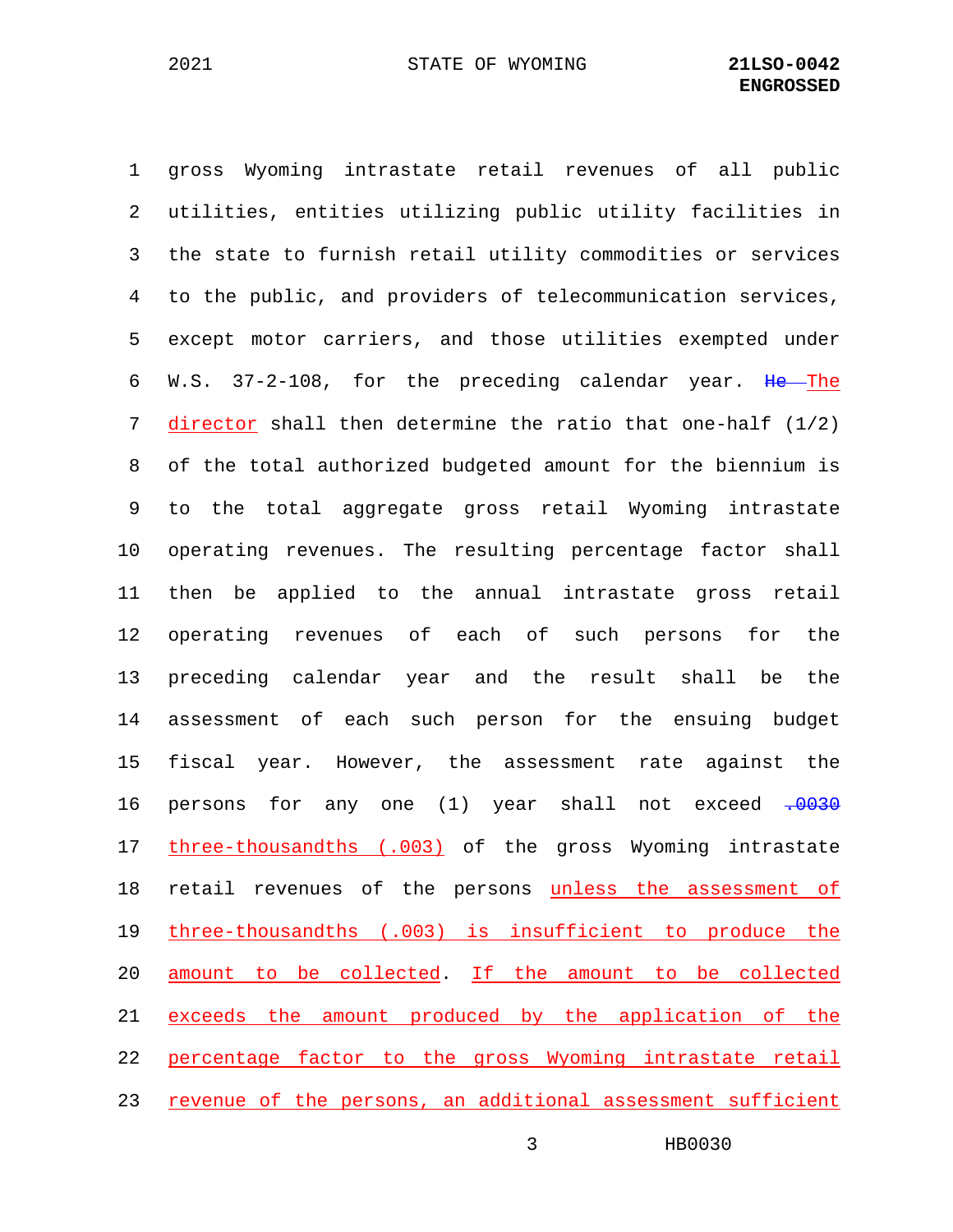1 to produce the amount to be collected but not to exceed 2 one-thousandth (.001) shall be made against those persons 3 defined as public utilities in W.S. 37-1-101(a)(vi)(C), (D) 4 or (G) but not cooperative utilities that are eligible for 5 exemption and that choose to opt out from retail rate 6 regulation. By the first day of August the director  $\Theta$  the 7 revenue department shall assess the persons, and one-half 8 (1/2)  $of$  the assessed fees shall be paid to  $him$ -the 9 director by the persons on or before the first day of 10 October and one-half  $(1/2)$  of the fees shall be paid to  $\frac{h\text{im}}{h}$ 11 the director by the persons on or before the first day of 12 April in the ensuing year. The director,  $\theta$  the revenue 13 department, in computing the percentage upon which fees for 14 the first fiscal year of the ensuing biennium shall be 15 based, shall deduct any unexpended balance in the 16 commission's account, less an amount equal to the total of 17 all properly authorized outstanding accounts payable, from 18 one-half (1/2) the total authorized budgeted amount for the 19 biennium, and the resultant figure shall be used instead of 20 the one-half (1/2) of the total authorized budgeted amount 21 for the biennium, as above provided. Any unexpended balance 22 in the commission's account shall not lapse at the end of 23 the fiscal period. "Intrastate gross retail operating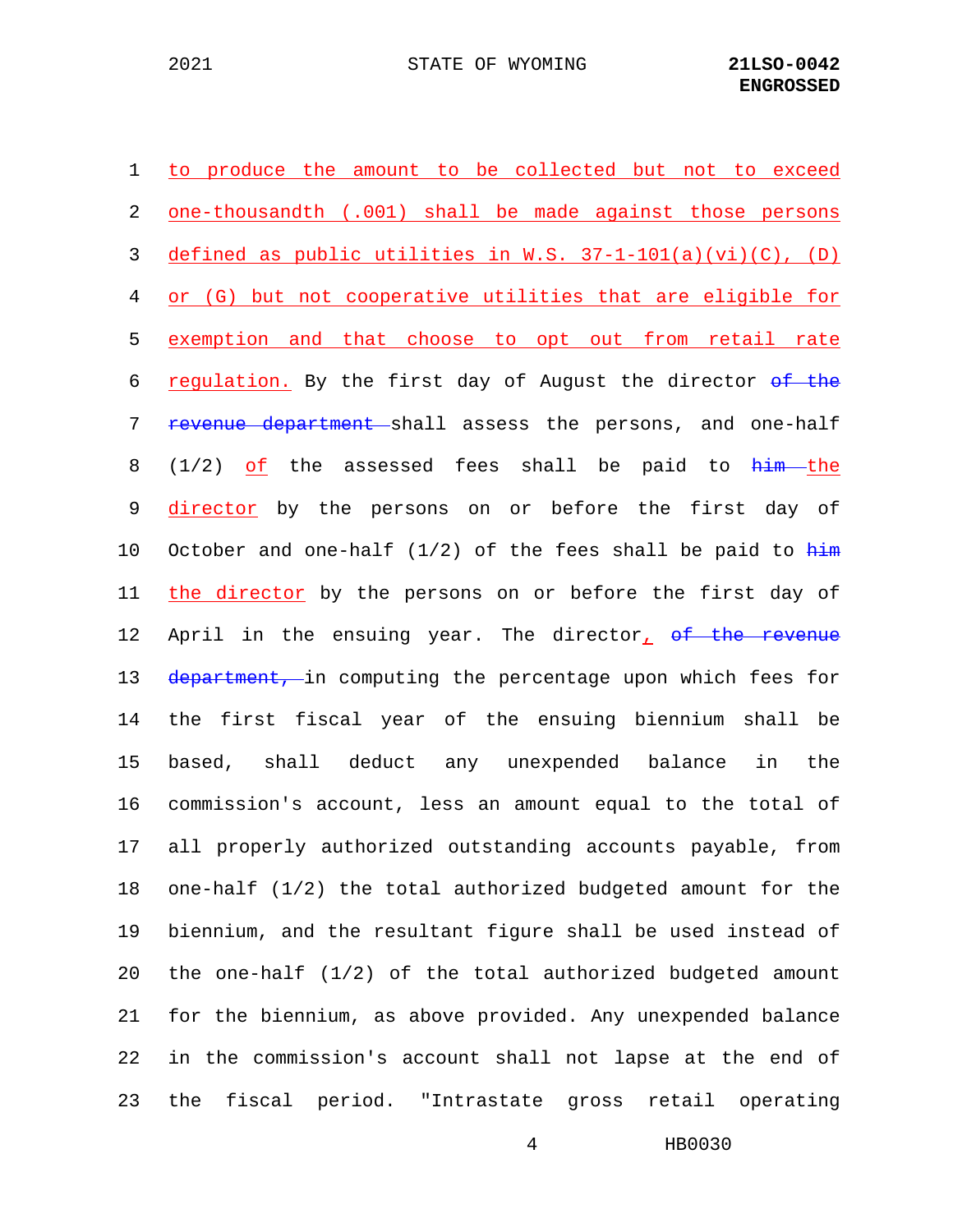1 revenues" as used in this section shall mean intrastate 2 gross revenues derived from the provision of 3 telecommunications, gas, electric, water and pipeline 4 service offered for final consumption and not for resale. 5

 **37-2-133. Exemption for purchase of coal fired generation facilities that would otherwise have been retired; public utility purchase requirements; conditions for exemption.**

10

11 (g) If an electric utility purchases electricity from 12 the owner of an otherwise retiring coal fired electric 13 generation facility for the benefit of an eligible retail 14 customer, the utility serving that eligible retail customer 15 shall purchase the electricity at a cost and under terms 16 and conditions that are acceptable to and negotiated 17 between the customer and the owner of the otherwise 18 retiring coal fired electric generation facility. The 19 electric public utility shall pass that cost through to the 20 customer without markup or modification except:

21